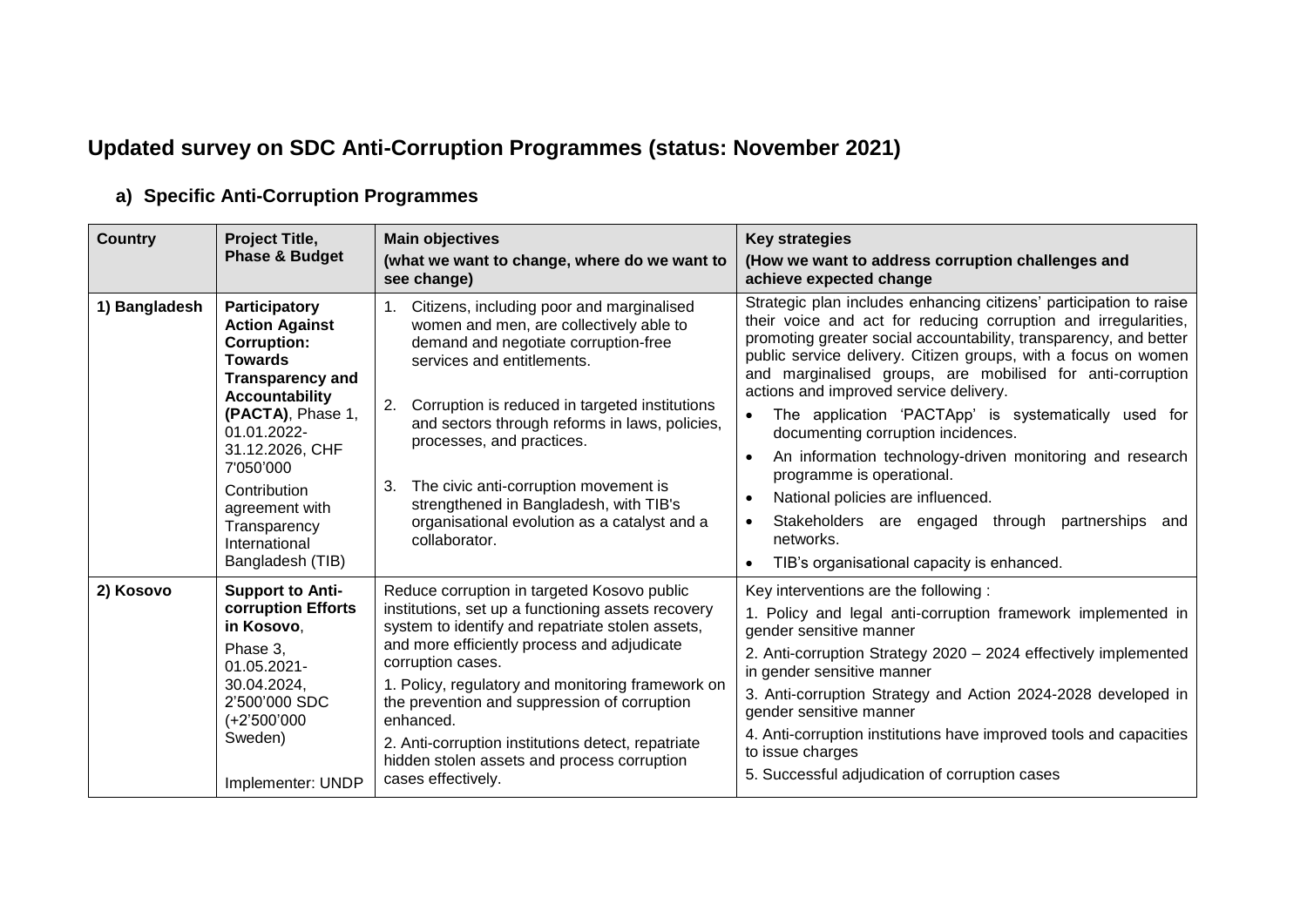| <b>Country</b>   | Project Title,                                                                                                                                                                                                     | <b>Main objectives</b>                                                                                                                                                                                                                                                                                                                                                                                                                                                                                                                                                                                                                                                                                                                                                                                                                                                                                                                                                          | <b>Key strategies</b>                                                                                                                                                                                                                                                                                                                                                                                                                                                                                                                                                                                                                                                                                                                                                                                                                                                                                                                                                                                                                                                                                                                                                                                                                                                                                                                                                                                                                                                                                                                                                                                                                                                                                                                                                                                                                                                                                                                                                                                         |
|------------------|--------------------------------------------------------------------------------------------------------------------------------------------------------------------------------------------------------------------|---------------------------------------------------------------------------------------------------------------------------------------------------------------------------------------------------------------------------------------------------------------------------------------------------------------------------------------------------------------------------------------------------------------------------------------------------------------------------------------------------------------------------------------------------------------------------------------------------------------------------------------------------------------------------------------------------------------------------------------------------------------------------------------------------------------------------------------------------------------------------------------------------------------------------------------------------------------------------------|---------------------------------------------------------------------------------------------------------------------------------------------------------------------------------------------------------------------------------------------------------------------------------------------------------------------------------------------------------------------------------------------------------------------------------------------------------------------------------------------------------------------------------------------------------------------------------------------------------------------------------------------------------------------------------------------------------------------------------------------------------------------------------------------------------------------------------------------------------------------------------------------------------------------------------------------------------------------------------------------------------------------------------------------------------------------------------------------------------------------------------------------------------------------------------------------------------------------------------------------------------------------------------------------------------------------------------------------------------------------------------------------------------------------------------------------------------------------------------------------------------------------------------------------------------------------------------------------------------------------------------------------------------------------------------------------------------------------------------------------------------------------------------------------------------------------------------------------------------------------------------------------------------------------------------------------------------------------------------------------------------------|
|                  | <b>Phase &amp; Budget</b>                                                                                                                                                                                          | (what we want to change, where do we want to<br>see change)                                                                                                                                                                                                                                                                                                                                                                                                                                                                                                                                                                                                                                                                                                                                                                                                                                                                                                                     | (How we want to address corruption challenges and<br>achieve expected change                                                                                                                                                                                                                                                                                                                                                                                                                                                                                                                                                                                                                                                                                                                                                                                                                                                                                                                                                                                                                                                                                                                                                                                                                                                                                                                                                                                                                                                                                                                                                                                                                                                                                                                                                                                                                                                                                                                                  |
|                  |                                                                                                                                                                                                                    | 3. Strengthened civic engagement mechanisms to<br>hold public institutions accountable.                                                                                                                                                                                                                                                                                                                                                                                                                                                                                                                                                                                                                                                                                                                                                                                                                                                                                         | 6. Public institutions are more responsive and effective in<br>resolving cases of corruption brought by the public through CSO.                                                                                                                                                                                                                                                                                                                                                                                                                                                                                                                                                                                                                                                                                                                                                                                                                                                                                                                                                                                                                                                                                                                                                                                                                                                                                                                                                                                                                                                                                                                                                                                                                                                                                                                                                                                                                                                                               |
| 3)<br>Mozambique | Anti-corruption<br>and Accountability<br>- Entry Phase with<br>opening phase<br>$01.07.2018 -$<br>31.07.2019,<br>CHF 717'210;<br>Estimated overall<br>intervention<br>01.07.2018-<br>31.12.2030,<br>CHF 20'000'000 | The vision of the programme is that after the end<br>of the intervention the following main components<br>are sustainably built up and able to maintain a<br>constructive<br>environment.<br>which<br>deters<br>engagement<br>corruption<br>in l<br>practices<br>in<br>Mozambique. The foreseen outcomes are:<br>1. A critical mass and capacity of citizens and civil<br>society at the national and international level in<br>order to influence the public and the private<br>sector towards improved transparency and<br>integrity in the management of public affairs.<br>Strong and independent institutions able to<br>2.<br>enforce the rule of law and reduce impunity<br>with regards to corrupt practices.<br>Established and constructive coalitions at the<br>3.<br>local and<br>international<br>level<br>national.<br>promoting accountable<br>and<br>leadership<br>contributing to build a positive social fabric and<br>citizens trust in public institutions. | The first two components will focus on fighting grand corruption<br>at national level, with links to the international level. High-level<br>efforts to address grand corruption will be complemented by local<br>level efforts to fight corrupt practices that directly impact the lives<br>of (poor) citizens, in particular youth and women. Component<br>three will therefore focus on petty corruption at the local level.<br><b>Component 1:</b> Component one will be achieved through<br>strategic collaboration with Mozambican civil society, by<br>strengthening its ability to influence the public and the private<br>sector towards improved transparency and integrity in the<br>management of public affairs. Focus of advocacy will be laid on<br>areas most at risk for grand corruption such as the natural<br>resource value chain, public economic investments, conflict of<br>interest, and transparency in public financial management.<br><b>Component 2:</b> Central obstacles hampering the promised<br>progress in the fight against grand corruption are the continued<br>impunity of public officials involved, the lack of a coherent<br>strategic approach, as well as the inability of the relevant<br>institutions to recover stolen state funds. Possible options for<br>collaboration with State actors range from strategic collaboration<br>with or demand-based technical assistance to the office of the<br>Attorney General and/or its Central Office for Combating<br>Corruption (GCCC).<br><b>Component 3:</b> Component three will be achieved by bringing<br>local governments and engaged citizens together to improve and<br>institutionalise accountability and seek to solve specific problems.<br>Rather than focusing on exposure, a constructive approach<br>through social accountability interventions seems more adequate<br>at the local level in the long term. Innovative approaches and<br>ideas on positive engagement for creating youth and women |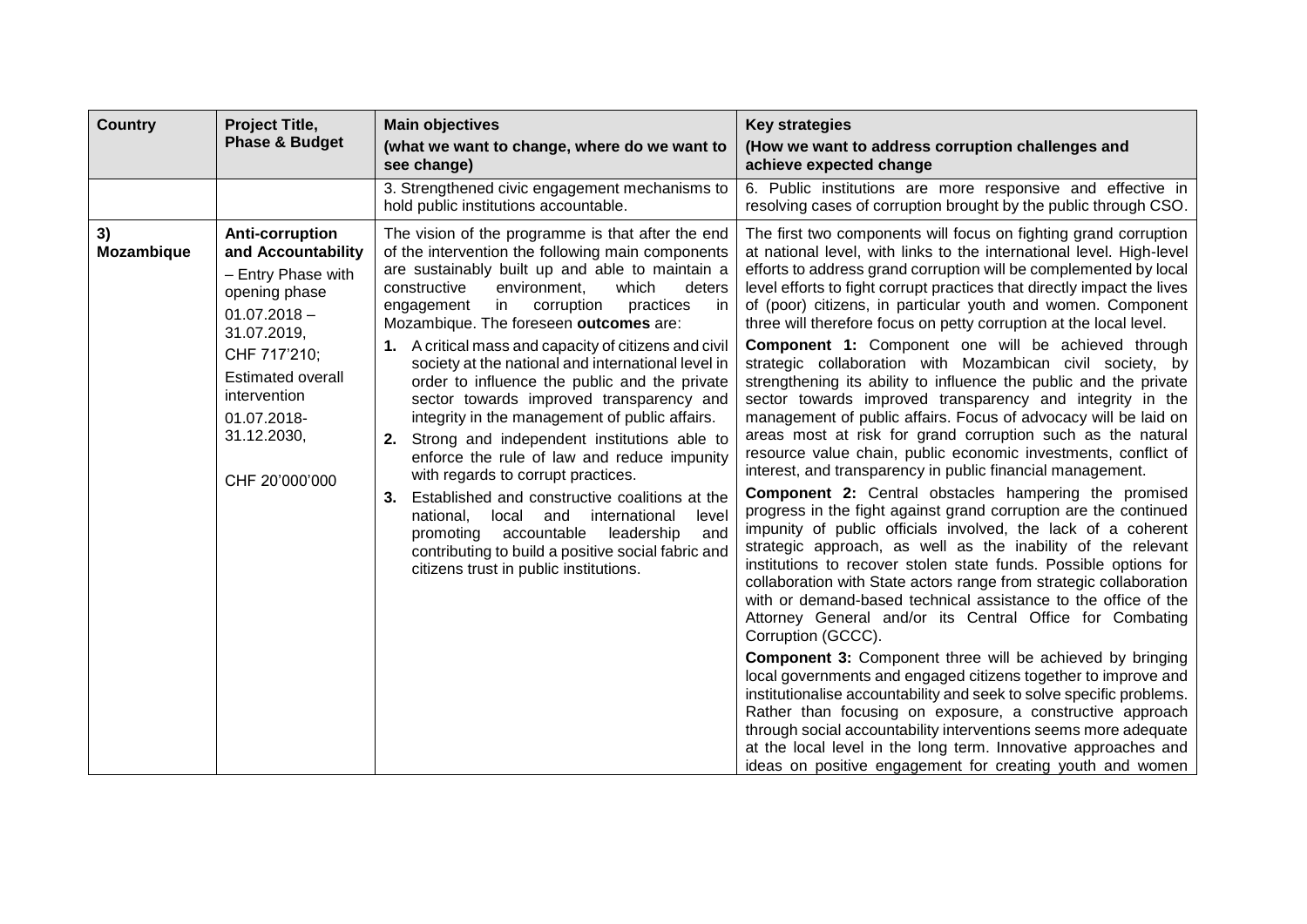| <b>Country</b> | Project Title,                                                                                                                                                                                                                        | <b>Main objectives</b>                                                                                                                                                                                                                                                                                                                                                                                                                                                                                                                                                                                                                                                                                             | <b>Key strategies</b>                                                                                                                                                                                                                                                                                                                                                                                                                                                                                                                                                                                                                                                   |
|----------------|---------------------------------------------------------------------------------------------------------------------------------------------------------------------------------------------------------------------------------------|--------------------------------------------------------------------------------------------------------------------------------------------------------------------------------------------------------------------------------------------------------------------------------------------------------------------------------------------------------------------------------------------------------------------------------------------------------------------------------------------------------------------------------------------------------------------------------------------------------------------------------------------------------------------------------------------------------------------|-------------------------------------------------------------------------------------------------------------------------------------------------------------------------------------------------------------------------------------------------------------------------------------------------------------------------------------------------------------------------------------------------------------------------------------------------------------------------------------------------------------------------------------------------------------------------------------------------------------------------------------------------------------------------|
|                | <b>Phase &amp; Budget</b>                                                                                                                                                                                                             | (what we want to change, where do we want to<br>see change)                                                                                                                                                                                                                                                                                                                                                                                                                                                                                                                                                                                                                                                        | (How we want to address corruption challenges and<br>achieve expected change                                                                                                                                                                                                                                                                                                                                                                                                                                                                                                                                                                                            |
|                |                                                                                                                                                                                                                                       |                                                                                                                                                                                                                                                                                                                                                                                                                                                                                                                                                                                                                                                                                                                    | leadership as positive examples and drivers of change at the local<br>level will be specifically considered.                                                                                                                                                                                                                                                                                                                                                                                                                                                                                                                                                            |
| 4) Tanzania    | <b>Anti-Corruption</b><br>Support, Phase 2,<br>$01.04.2020 -$<br>31.12.2024,                                                                                                                                                          | This project aims to foster an institutional and<br>social environment that is increasingly adverse to<br>corruption.                                                                                                                                                                                                                                                                                                                                                                                                                                                                                                                                                                                              | The intervention mainly aims to increase capacity of Tanzania's<br>anti-corruption institutions to successfully investigate and<br>prosecute cases of corruption and recover stolen assets both<br>domestically and internationally.                                                                                                                                                                                                                                                                                                                                                                                                                                    |
|                | CHF 3'940'000<br>Implementers are<br><b>BIG/ICAR (Basel</b><br>Institute for<br>Governance /<br><b>International Center</b><br>for Asset Recovery)<br>and<br>the Prevention and<br>Combating of<br><b>Corruption Bureau</b><br>(PCCB) | The foreseen outcomes are:<br>1. To increase the PCCB's ability to gather,<br>manage and use intelligence to inform and<br>strengthen corruption investigations and asset<br>recovery efforts;<br>To increase the PCCB's<br>2.<br>operational<br>effectiveness in relation to the conduct and<br>management of investigations of corruption<br>investigations with an asset recovery aspect;<br>3. To increase the PCCB's ability to acquire<br>proceeds of crime related court orders and the<br>capacity to prosecute corruption investigations<br>with an asset recovery aspect;<br>4. To improve engagement and interaction<br>between the PCCB and other institutions in the<br>wider anticorruption process. | Besides, this support is complemented by activities enhancing<br>collective action and deepening understanding on behavioural<br>change activities, based on the multimedia campaign launched in<br>the first phase.                                                                                                                                                                                                                                                                                                                                                                                                                                                    |
| 5) Mali        | <b>FORCE -</b><br>Programme de<br>renforcement de la<br>citoyenneté pour<br>la lutte contre la<br>corruption,<br>Crédit d'ouverture<br>/Phase 1<br>01.02.2021-<br>31.01.2022                                                          | FORCE entend apporter des réponses à deux<br>des défis majeurs de la gouvernance, que sont i)<br>le faible exercice de la citoyenneté notamment<br>par les jeunes et ii) l'inefficacité des mécanismes<br>de contrôle de redevabilité. Pour ce faire, FORCE<br>vise à renforcer l'exercice de la citoyenneté parmi<br>les jeunes, et ainsi contribuer à la réduction de la<br>corruption en promouvant les principes de bonne<br>gouvernance et en facilitant un meilleur accès des<br>citoyennes* aux services publics.                                                                                                                                                                                           | FORCE vise à (OS1) renforcer la coordination et la capacité des<br>jeunes et des OSC pour une citoyenneté responsable, l'exercice<br>du contrôle de l'action publique et la mise en place de<br>mécanismes de redevabilité sociale et (OS2) à renforcer des<br>structures anti-corruption et la mise en place d'un système<br>transparent de gestion publique (digitalisation) pour améliorer<br>l'offre de services publics et la mise en place d'une redevabilité<br>financière. Pour atteindre ces effets, FORCE soutient le<br>renforcement des capacités des actrices* clés de la société civile,<br>afin d'accroitre l'exercice de la citoyenneté, d'améliorer le |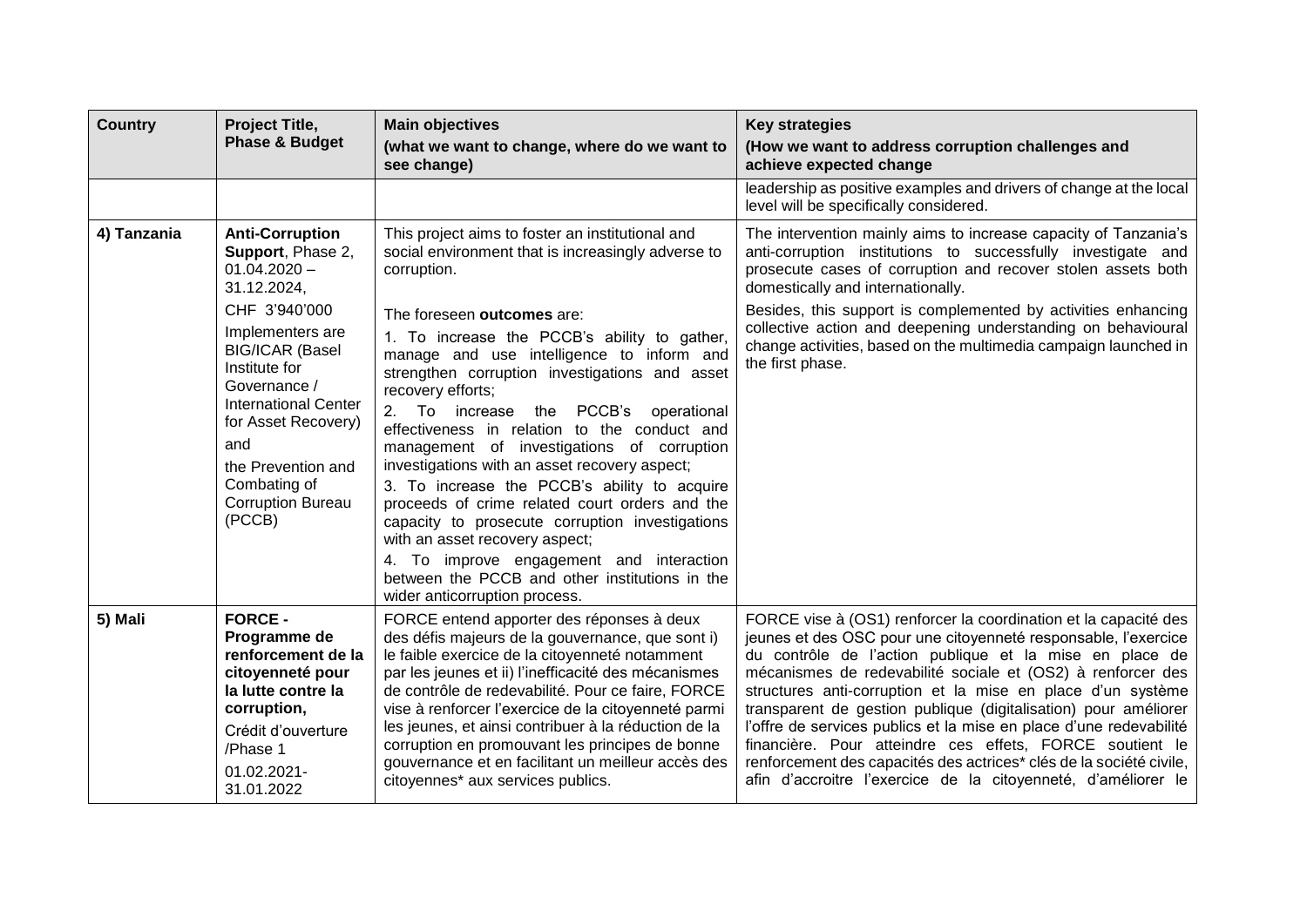| <b>Country</b> | Project Title,<br><b>Phase &amp; Budget</b>                                                             | <b>Main objectives</b>                                                                                                                                                                                                                                                                                                                                                                                          | <b>Key strategies</b>                                                                                                                                                                                                                                                                                                                                                                                                                                                                            |
|----------------|---------------------------------------------------------------------------------------------------------|-----------------------------------------------------------------------------------------------------------------------------------------------------------------------------------------------------------------------------------------------------------------------------------------------------------------------------------------------------------------------------------------------------------------|--------------------------------------------------------------------------------------------------------------------------------------------------------------------------------------------------------------------------------------------------------------------------------------------------------------------------------------------------------------------------------------------------------------------------------------------------------------------------------------------------|
|                |                                                                                                         | (what we want to change, where do we want to<br>see change)                                                                                                                                                                                                                                                                                                                                                     | (How we want to address corruption challenges and<br>achieve expected change                                                                                                                                                                                                                                                                                                                                                                                                                     |
|                |                                                                                                         |                                                                                                                                                                                                                                                                                                                                                                                                                 | pilotage et l'efficacité des mécanismes de prévention, de suivi et<br>de reddition des comptes.                                                                                                                                                                                                                                                                                                                                                                                                  |
| 6) Ukraine     | <b>Asset Recovery</b><br>and Public<br>Integrity in<br>Ukraine,<br>Phase 1,                             | By improving the quality and effectiveness of<br>Ukraine's law enforcement system, this initiative<br>aims at preventing corruption and facilitating the<br>systematic and effective return of stolen assets<br>that can be invested for development purposes.                                                                                                                                                  | The capacity building approach under this project is on-the-job<br>coaching on specific cases, as experience has shown that this is<br>an effective way to increase the competence and knowledge of<br>the beneficiary institutions and to improve their internal work<br>processes and methodologies.                                                                                                                                                                                           |
|                | $01.12.2018 -$<br>31.12.2021,<br>CHF 930'000                                                            | The impact hypothesis of this project suggests that<br>by enhancing the technical capacities of Ukrainian<br>enforcement<br>agencies,<br>and<br>through<br>law<br>Switzerland's engagement in policy dialogue and<br>judicial coordination, stolen assets will be returned<br>to Ukraine, contributing to the development of the<br>country and building trust in its judicial institutions<br>and rule of law. | In addition to coaching, ICAR (The International Centre for Asset<br>Recovery) will provide structured trainings to PGO (Prosecutor<br>General Office of Ukraine) and NABU (National Anti-Corruption<br>Bureau of Ukraine) staff, through both on-site and e-learning<br>modules on a range of topics including mutual legal assistance,<br>operational analysis, interviewing skills for financial investigators,<br>and topical courses such as virtual currencies and offshore<br>structures. |
|                |                                                                                                         |                                                                                                                                                                                                                                                                                                                                                                                                                 | Mutual Legal Assistance and intelligence sharing at the<br>international level are of utmost importance in building a strong<br>case. Assistance in this area will be partially covered by on-the-<br>job coaching, but also by better linking Ukrainian agencies<br>internationally, for example through their participation in<br>international policy fora and events.                                                                                                                        |
|                |                                                                                                         |                                                                                                                                                                                                                                                                                                                                                                                                                 | The support provided to ICAR shall be complemented by the<br>cooperation with a national anti-corruption organization to<br>monitor and report on anti-corruption reform efforts in the country.<br>In the long run, such a civil society organization/think tank is<br>expected to ensure an independent monitoring of asset recovery<br>processes and later on of the use of repatriated stolen assets.                                                                                        |
| 7) Haïti       | <b>Renforcement</b><br>Institutionnel pour<br>Lutter contre la<br><b>Corruption en Haïti</b><br>(RILCH) | a) Strengthening the institutional capacities in<br>techniques to prevent and investigate corruption<br>and to pursue and charge corrupt individuals.<br>b) The creation of integrated investigation teams<br>allowing close collaboration between the various<br>actors in the investigation chain (financial                                                                                                  | • Renforcer les capacités techniques des acteurs institutionnels<br>impliqués dans la lutte contre la corruption dans la prévention,<br>l'investigation et la poursuite judiciaire des crimes de corruption.<br>· Présenter au gouvernement les projets de lois, de réforme du<br>cadre réglementaire et le protocole anti-corruption élaborés selon<br>l'approche basée sur les droits humains.                                                                                                 |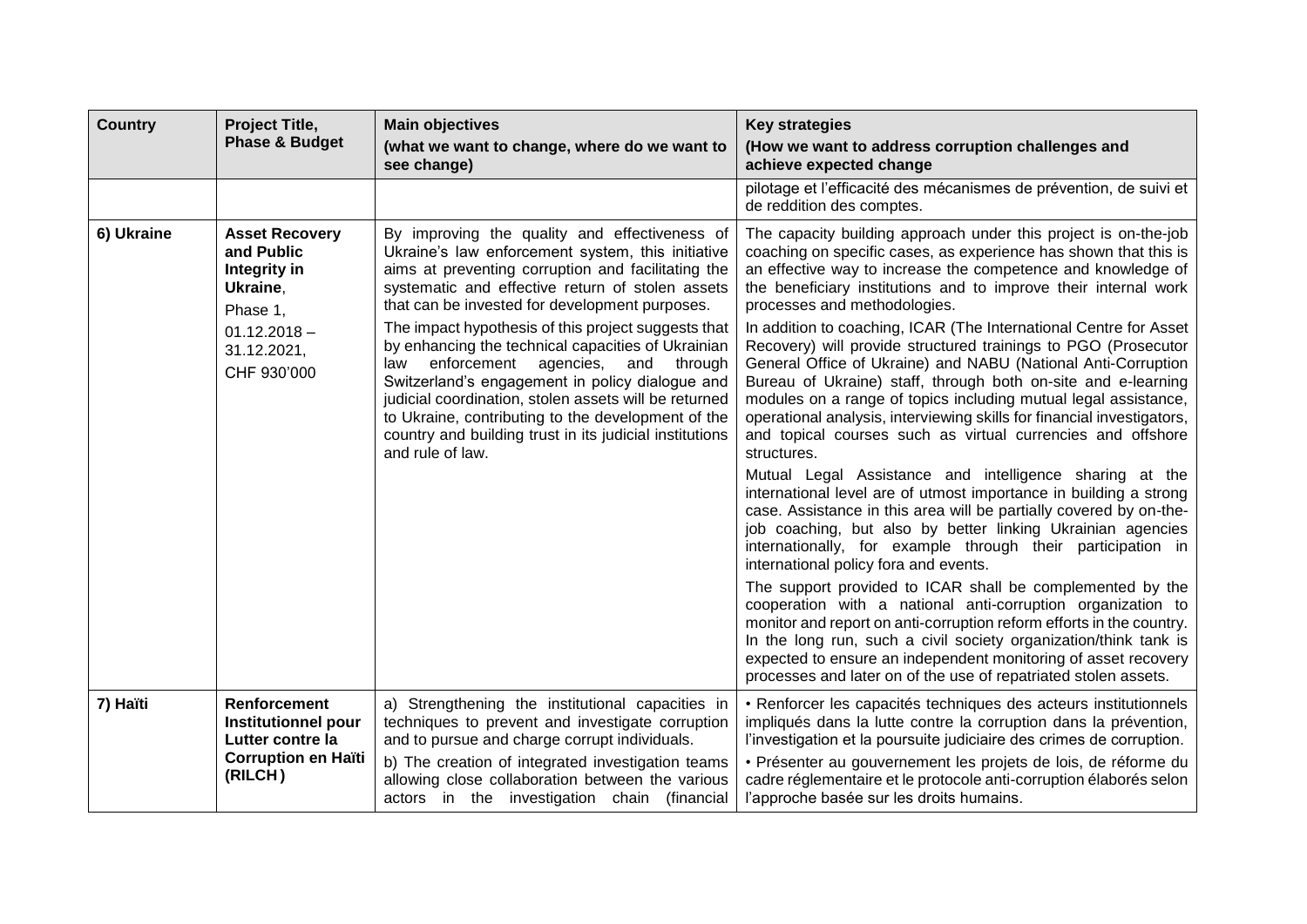| <b>Country</b> | Project Title,<br><b>Phase &amp; Budget</b>                                                                                                                           | <b>Main objectives</b>                                                                                                                                                                                                                                                                                                                                                                                                                                                                                                                                                                                                                                                                                                                     | Key strategies                                                                                                                                                                                                                                                                                                                                                                                                                                                                                                                                                                                                                    |
|----------------|-----------------------------------------------------------------------------------------------------------------------------------------------------------------------|--------------------------------------------------------------------------------------------------------------------------------------------------------------------------------------------------------------------------------------------------------------------------------------------------------------------------------------------------------------------------------------------------------------------------------------------------------------------------------------------------------------------------------------------------------------------------------------------------------------------------------------------------------------------------------------------------------------------------------------------|-----------------------------------------------------------------------------------------------------------------------------------------------------------------------------------------------------------------------------------------------------------------------------------------------------------------------------------------------------------------------------------------------------------------------------------------------------------------------------------------------------------------------------------------------------------------------------------------------------------------------------------|
|                |                                                                                                                                                                       | (what we want to change, where do we want to<br>see change)                                                                                                                                                                                                                                                                                                                                                                                                                                                                                                                                                                                                                                                                                | (How we want to address corruption challenges and<br>achieve expected change                                                                                                                                                                                                                                                                                                                                                                                                                                                                                                                                                      |
|                | 2020-2024<br>SDC: CHF<br>3'800'000<br>sur un budget total<br>de<br>CHF 18'438'281<br>(cofinancement)<br>Implementer:<br>Organisation des<br>Etats Américains<br>(OEA) | investigators, prosecutors, judicial police and<br>judges).<br>c) The participation of civil society through an<br>observatory with the capacity to detect, monitor<br>and denounce corrupt practices. This observatory<br>will not only strengthen collaboration within a<br>fragmented Haitian civil society but also its<br>advocacy capacities.<br>d) Compliance with and enforcement of existing<br>anti-corruption laws and the proposal of bills to fill<br>legal loopholes and strengthen the existing anti-<br>corruption system.<br>e) Improving the management of humanitarian and<br>development funds through an<br>integrated<br>corruption risk management strategy aimed at<br>identifying, preventing and punishing them. | · Mettre en place et opérationnaliser les équipes intégrées<br>d'investigation des crimes financiers dans le système de lutte<br>contre la corruption.<br>• Mettre en place et opérationnaliser l'observatoire national sur la<br>corruption avec la participation active de la société civile et du<br>secteur privé.<br>• Renforcer les capacités des acteurs de la société civile dans le<br>monitorage des mesures du gouvernement dans la lutte contre la<br>corruption.<br>• Introduire d'innovations aux savoir-faire traditionnels à travers<br>un accompagnement de proximité et des programmes de<br>formation adaptés. |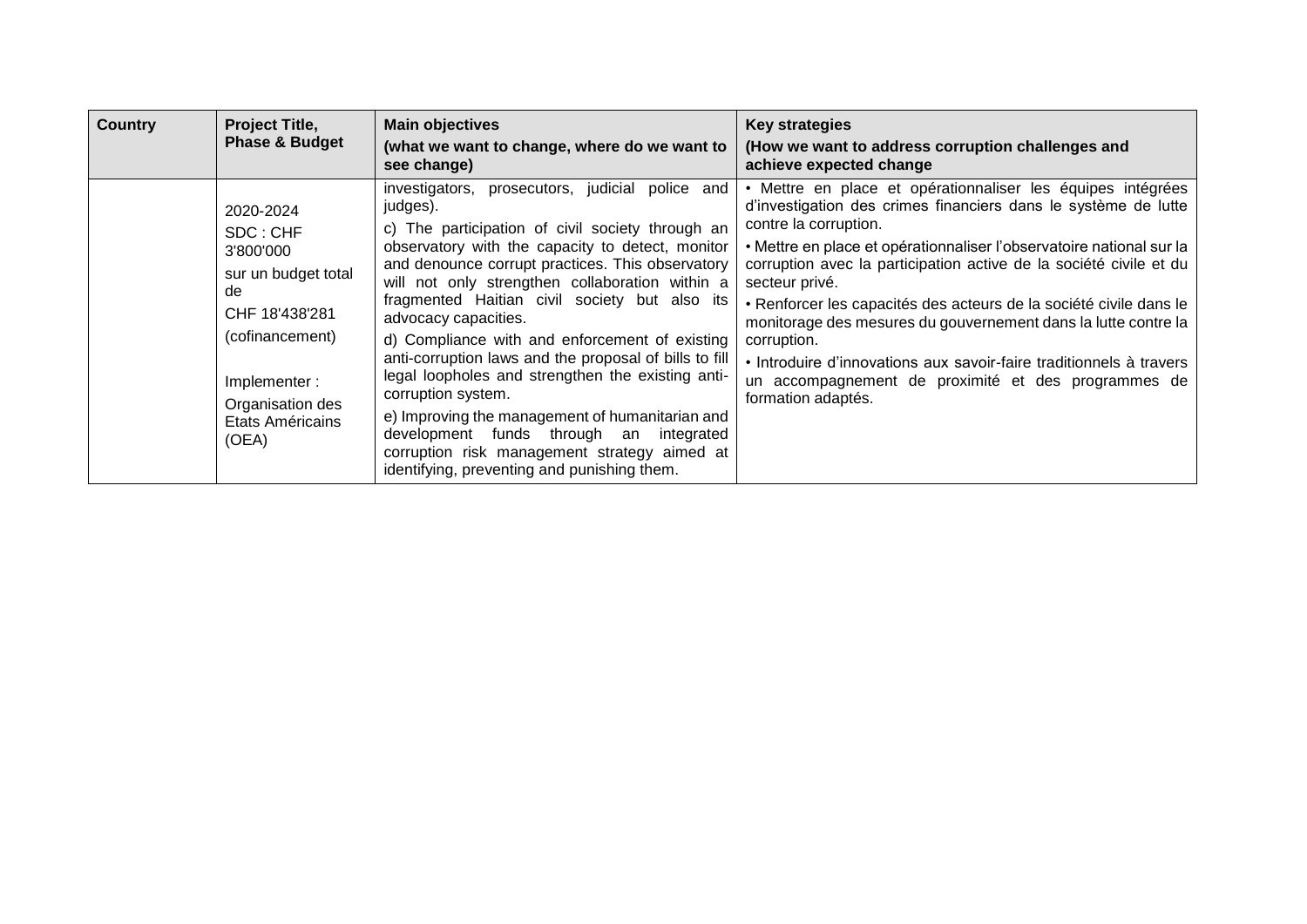## **b) SDC Anti-Corruption Programmes in Global Cooperation**

| <b>Country</b>                                                           | Project Title, Phase &<br><b>Budget</b>                                                                 | <b>Main objectives</b><br>(what we want to change, where do we want<br>to see change)                                                                                                                                                                                                                                                                                                                                           | <b>Key strategies</b><br>(How we want to address corruption challenges and<br>achieve expected change                                                                                                                                                                                                                                                                                                                                                                                                                                                                                                                                                |
|--------------------------------------------------------------------------|---------------------------------------------------------------------------------------------------------|---------------------------------------------------------------------------------------------------------------------------------------------------------------------------------------------------------------------------------------------------------------------------------------------------------------------------------------------------------------------------------------------------------------------------------|------------------------------------------------------------------------------------------------------------------------------------------------------------------------------------------------------------------------------------------------------------------------------------------------------------------------------------------------------------------------------------------------------------------------------------------------------------------------------------------------------------------------------------------------------------------------------------------------------------------------------------------------------|
| 1) OECD DAC                                                              | Partnership with the<br><b>OECD DAC to address</b><br>illicit financial flows.<br>Phase 01, CHF 919'966 | 1. Improved evidence based knowledge on<br>the links between IFF and development<br>2. Development of policies and partnership on<br>IFF (including within OECD and with<br>external actors, in priority the AU and<br>UNECA).<br>The evidence based work focuses on oil and<br>gas first sales from National Oil companies to<br>traders and on assessing the effectiveness of<br>current transparency initiative to curb IFF. | Research (with strong political economy lens) to inform<br>remedial actions (including what ODA programmes can<br>do) and policies;<br>IFF considered in its relational dimension (outflows and<br>inflows)                                                                                                                                                                                                                                                                                                                                                                                                                                          |
| 2) Transparency<br>International-<br><b>Secretariat</b><br><b>Berlin</b> | Partnership with<br><b>Transparency</b><br>International,<br>Phase 13, 01.12.2016 -<br>30.11.2021,      | The overall goal is<br>"Power is held to account for the common<br>good".<br>The strategic framework 2021 - 2030 has the<br>following six main objectives / main areas:                                                                                                                                                                                                                                                         | 1) People and partners:<br>TI-S supports National Chapters' efforts to create public<br>demand for accountability, as well as lead global advocacy<br>on the role of anti-corruption in the SDGs.<br>At the global level, TI-S leads the Movement's ongoing<br>global advocacy on the critical role of anti-corruption in<br>sustainable development and assist Chapters in making                                                                                                                                                                                                                                                                   |
|                                                                          | CHF 1.6 mio                                                                                             | <b>Protect the Public's Resources</b><br>$\left( \begin{matrix} 1 \end{matrix} \right)$<br>Stop Flows of Dirty Money<br><sup>2)</sup><br>Secure integrity in Politics<br>3)<br>Drive integrity in Business<br>4)<br>Pursue enforcement and Justice<br>5)<br><b>Expand Civic Space for Accountability</b><br>6)                                                                                                                  | the SDGs a relevant advocacy tool in their country.<br>2) Prevention, enforcement and justice:<br>"Grand Corruption". TI-S will raise the profile of cases of<br>Grand Corruption and will work to demonstrate its impact,<br>as well as to create a legal definition with legal experts and<br>academics and establish international legal accountability.<br>3) Strong movement:<br>TI-S will support the development and sharing of best<br>governance and organisational standards and practices<br>across the TI movement. TI-S will develop and implement<br>financial management performance benchmarks and<br>related risks assessment tods. |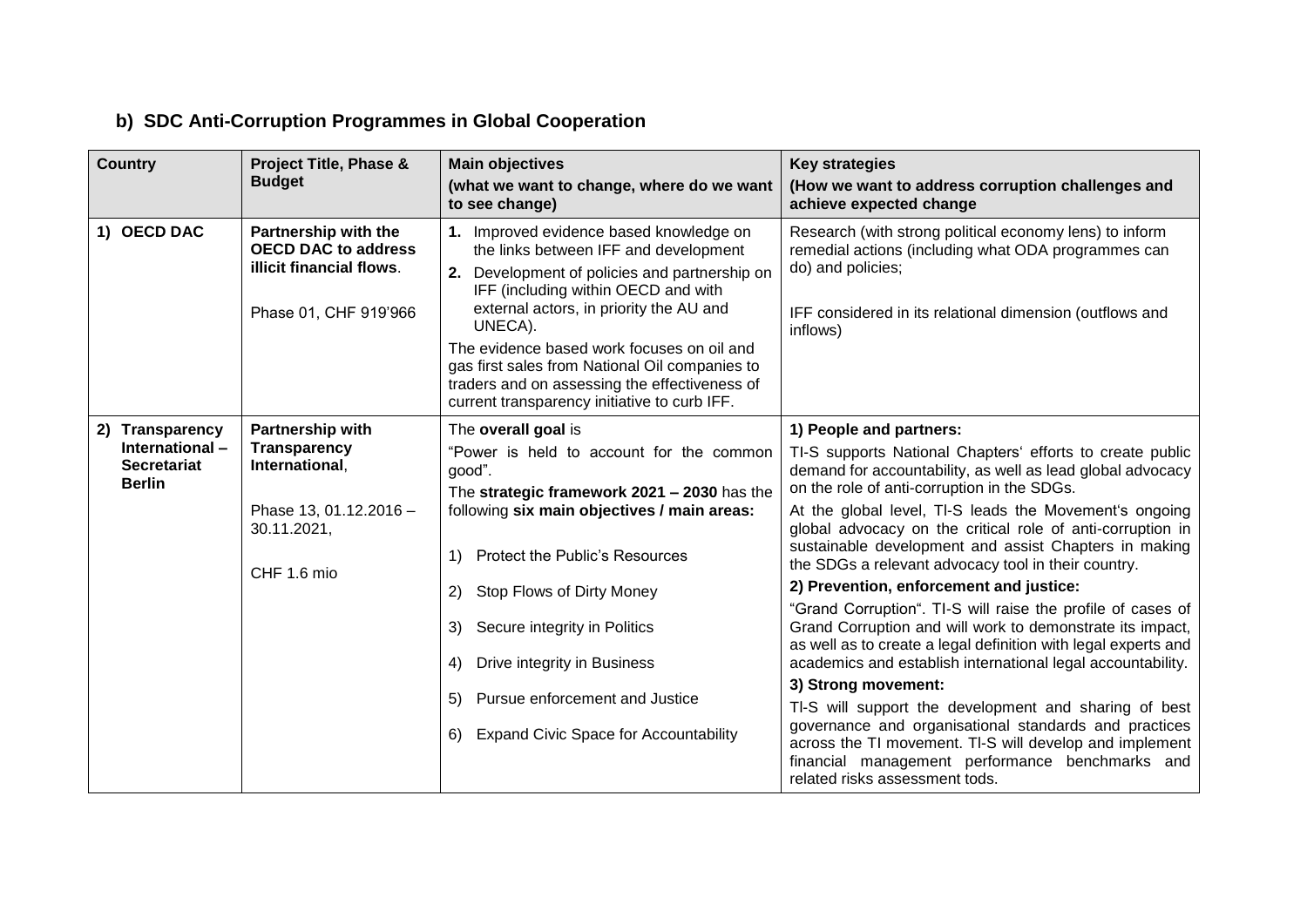| <b>Country</b>                                                                                                                       | <b>Project Title, Phase &amp;</b><br><b>Budget</b>                                                                                                                   | <b>Main objectives</b><br>(what we want to change, where do we want<br>to see change)                                                                                                                                                                                                                                                                                                                                                                                                                                                              | <b>Key strategies</b><br>(How we want to address corruption challenges and<br>achieve expected change                                                                                                                                                                                                                                                                                                                                                                                                                                                                                                                                                                                                                                                                                                                                                                                                                                                                                                                                              |
|--------------------------------------------------------------------------------------------------------------------------------------|----------------------------------------------------------------------------------------------------------------------------------------------------------------------|----------------------------------------------------------------------------------------------------------------------------------------------------------------------------------------------------------------------------------------------------------------------------------------------------------------------------------------------------------------------------------------------------------------------------------------------------------------------------------------------------------------------------------------------------|----------------------------------------------------------------------------------------------------------------------------------------------------------------------------------------------------------------------------------------------------------------------------------------------------------------------------------------------------------------------------------------------------------------------------------------------------------------------------------------------------------------------------------------------------------------------------------------------------------------------------------------------------------------------------------------------------------------------------------------------------------------------------------------------------------------------------------------------------------------------------------------------------------------------------------------------------------------------------------------------------------------------------------------------------|
| 3) U4 Anti-<br>Corruption<br><b>Resource</b><br><b>Center</b><br>(CMI - Christian<br>Michelsen<br>Institute in<br>Bergen<br>(Norway) | Support to U4 - Anti-<br><b>Corruption Resource</b><br>Centre, Phase 2<br>01.12.2018 - 31.12.2021<br>SDC: CHF 1'250'000<br>Total with co-financing:<br>CHF 8'710'000 | U4 Anti-Corruption Resource Centre is a<br>recognised competence and research centre<br>promoting the work on the nexus anti-corruption<br>and development. Supported by a broad donor<br>U4<br>platform,<br>provides<br>development<br>practitioners with up to date knowhow. For<br>SDC, fighting corruption is an important priority<br>and the assurance of adequate competence is<br>therefore essential. U4 work reinforces Swiss<br>bilateral and multilateral efforts to implement<br>SDG 16 on peaceful, just and inclusive<br>societies. | U4's overall goal and long term vision is to contribute to the<br>reduction of the harmful impact of corruption on sustainable<br>and inclusive development to the benefit of people<br>negatively affected by corruption.<br>1) U4 partner agencies apply acquired knowledge and<br>competence for the development of informed policy and<br>strategy changes, as well as for their anti-corruption<br>interventions and political dialogue in partner countries, at<br>the global level.<br>2) In countries where U4 and its partner agencies are<br>active, domestic stakeholders engage more in enhancing<br>their anti-corruption efforts and in assuming their respective<br>responsibilities accordingly.<br>Activities include:<br>i) Knowledge production (for ex. thematic research, briefs)<br>ii) Innovation products (new approaches for tackling<br>corruption)<br>iii) Capacity development (online training; thematic events)<br>iv) In-country workshops and presentation in international<br>fora ("convening and facilitation") |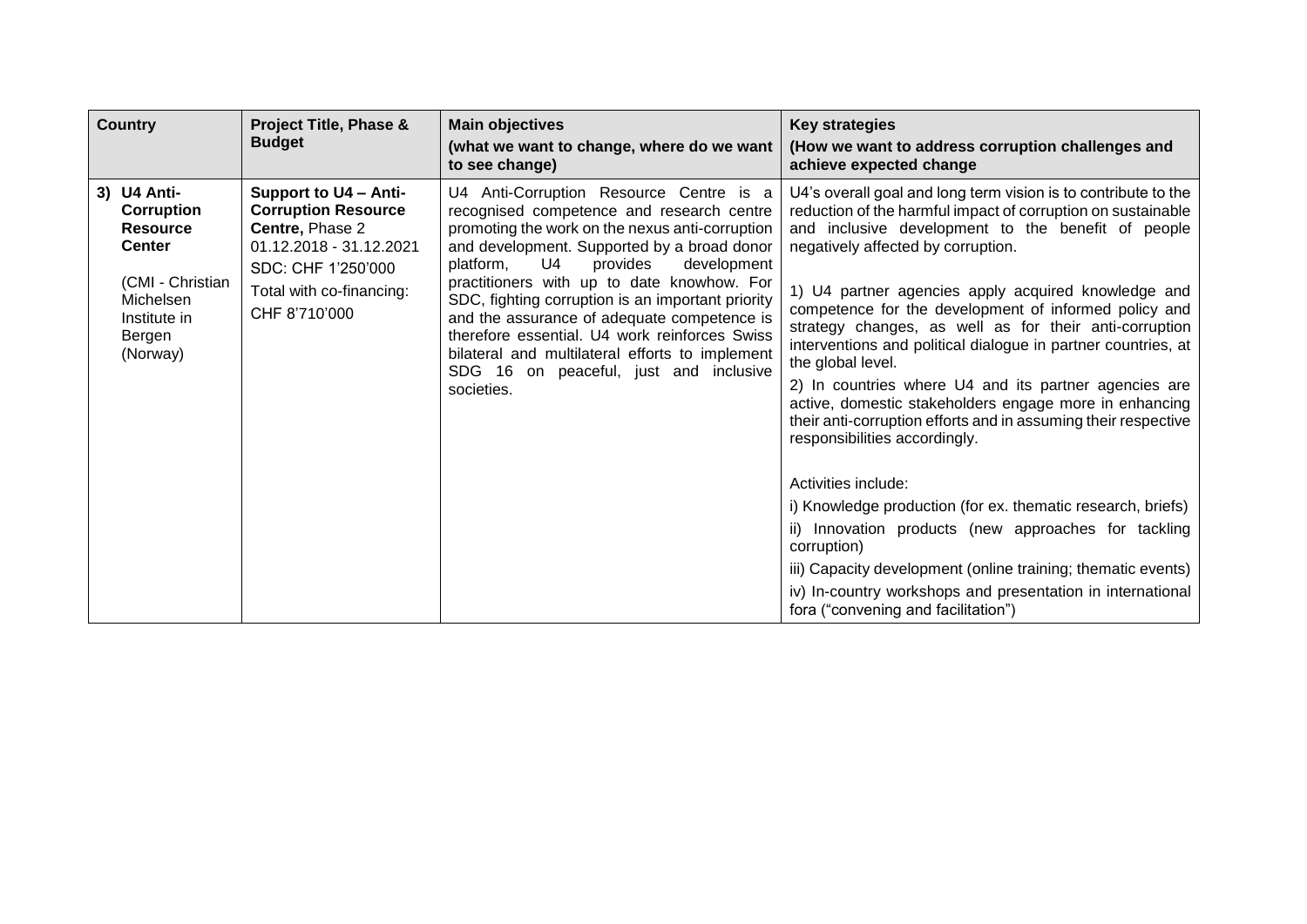| 4) ICAR $-$                                                                                       | Partnership with ICAR,                               | ICAR's long-term main goals are:                                                                                                                                                             | a. Case Advice                                                                                                                                                                                                                                                                |
|---------------------------------------------------------------------------------------------------|------------------------------------------------------|----------------------------------------------------------------------------------------------------------------------------------------------------------------------------------------------|-------------------------------------------------------------------------------------------------------------------------------------------------------------------------------------------------------------------------------------------------------------------------------|
| <b>International</b><br><b>Centre for</b><br><b>Asset</b><br>Recovery /<br><b>Basel Institute</b> | Phase 7,<br>$01.01.2021 - 31.12.2024$<br>CHF 2.9 mio | - to strengthen the legal, technical and practical<br>capacities of countries to recover stolen assets,<br>resulting in countries becoming increasingly<br>more self-sufficient in doing so. | Practical advice is given to law enforcement agencies in<br>the investigations of complex, mostly international<br>corruption and money laundering cases with an asset<br>recovery element. ICAR will expand its work with<br>embedded experts.                               |
| on<br>Governance                                                                                  | Total core-contribution<br>$2021 - 2024$             | -to promote the international asset recovery                                                                                                                                                 | b. Training/ Capacity Building                                                                                                                                                                                                                                                |
|                                                                                                   | approx. CHF 12 mio.                                  | agenda, through the publication of global asset<br>recovery issues and the support to global asset<br>recovery fora such as the "Lausanne" and<br>"Addis process"                            | ICAR's training team applies unique training methodology<br>allowing the development for country-specific training<br>modules. ICAR's face-to-face trainings have been proved<br>to be relevant for practitioners due to their hands-on<br>format and level of customization. |
|                                                                                                   |                                                      | ICAR is pursuing two specific outcomes:                                                                                                                                                      | c. Legal and Po/icy Work                                                                                                                                                                                                                                                      |
|                                                                                                   |                                                      | 1) ICAR partner countries have more effective<br>anti-corruption systems<br>that<br>deliver<br>sanctions and recover assets.                                                                 | ICAR partner countries introduce state of the art<br>investigative tools, legal instruments and/or policies and<br>procedures in support of more effective asset recovery.                                                                                                    |
|                                                                                                   |                                                      | ICAR contributes to the development of                                                                                                                                                       | d. Global policy dialogue, tools and research                                                                                                                                                                                                                                 |
|                                                                                                   |                                                      | stronger laws and international standards to<br>make asset recovery more efficient                                                                                                           | Further strengthen global policy dialogue by providing<br>high quality research and tools.                                                                                                                                                                                    |
| 5) StAR - Stolen                                                                                  | <b>Partnership with StAR</b>                         | <b>Overall Goal and Outcomes: Contribute to the</b>                                                                                                                                          | StAR intervenes through the following strategies and                                                                                                                                                                                                                          |
| <b>Asset Return</b>                                                                               | <b>WB Trust Fund</b>                                 | systematic and timely recovery and return of                                                                                                                                                 | areas:                                                                                                                                                                                                                                                                        |
| <b>Initiative</b><br>(StAR)                                                                       | Phase 02                                             | stolen assets to their countries of origin, by<br>providing the facts, tools and know-how related                                                                                            | a. Know/edge and policy development support both<br>country engagement and advocacy and policy                                                                                                                                                                                |
|                                                                                                   | 15.10.2021 - 30.06.2023                              | to asset recovery and by facilitating the                                                                                                                                                    | influence.                                                                                                                                                                                                                                                                    |
| A joint initiative of<br>the World Bank and<br><b>UNODC</b>                                       | CHF 0.76 mio                                         | multilateral and bilateral cooperation<br>0f<br>interested states and entities.                                                                                                              | <b>b.</b> Partnerships contribute to country engagement and<br>influence policy, by wider dissemination of StAR's<br>knowledge products.                                                                                                                                      |
|                                                                                                   |                                                      | Domain Policy influencing:<br>Advocate for and contribute to intern.<br>standards to address asset recovery<br>challenges<br>Connect practitioners on asset recovery                         | Communication helps effectively disseminate StAR's<br>C.<br>knowledge activities, experience and results (via<br>media, StAR blog, Twitter account and articles; "StAR<br>Quarterly").                                                                                        |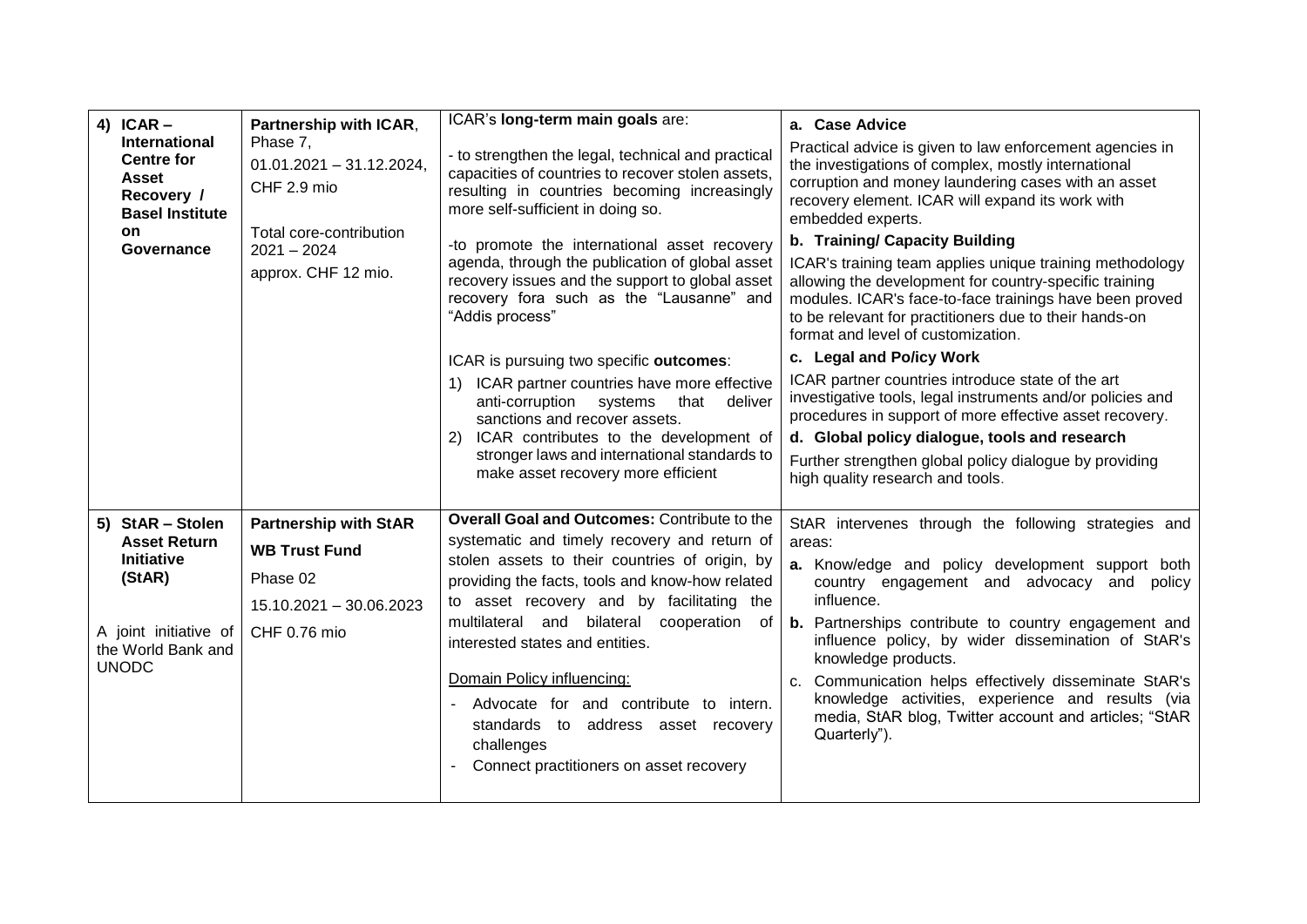|                                 |                                                                                              | Domain Country Engagement:<br>Assist countries to enact sound asset<br>recovery laws and to set up effective asset<br>recovery institutions<br>Build capacity in countries to conduct asset<br>recovery cases<br>Facilitate international cooperation on asset<br>recovery                                                                                                                                                                                                                                                                                                                                                                                                                                                                                                                                                                          |                                                                                                                                                                                                                                                                                                                                                                                                                                                                                                                                                                                                                                                                            |
|---------------------------------|----------------------------------------------------------------------------------------------|-----------------------------------------------------------------------------------------------------------------------------------------------------------------------------------------------------------------------------------------------------------------------------------------------------------------------------------------------------------------------------------------------------------------------------------------------------------------------------------------------------------------------------------------------------------------------------------------------------------------------------------------------------------------------------------------------------------------------------------------------------------------------------------------------------------------------------------------------------|----------------------------------------------------------------------------------------------------------------------------------------------------------------------------------------------------------------------------------------------------------------------------------------------------------------------------------------------------------------------------------------------------------------------------------------------------------------------------------------------------------------------------------------------------------------------------------------------------------------------------------------------------------------------------|
|                                 |                                                                                              | Domain Knowledge and Innovation<br>Collect and disseminate information on<br>asset recovery efforts and cases<br>Analyze and advertise asset recovery trends<br>and developments                                                                                                                                                                                                                                                                                                                                                                                                                                                                                                                                                                                                                                                                    |                                                                                                                                                                                                                                                                                                                                                                                                                                                                                                                                                                                                                                                                            |
| 6) Global<br>Programme<br>Water | <b>Water Integrity Network</b><br>(WIN), phase 4,<br>01.01.2020-31.12.2024,<br>CHF 2'983'000 | Promoting integrity and fighting corruption in<br>the water sector:<br>The Water Integrity Network (WIN) combines<br>global advocacy, regional networks and local<br>action in order to promote increased<br>transparency and integrity in the water sector.<br>WIN's goal is for water integrity to become a<br>common principle and practice in the water<br>sector. WIN's work aims to empower right<br>holders to claim better water management and<br>equitable and sustained access to water and<br>sanitation, and to hold duties bearers<br>accountable. SDC supports WIN to actively<br>advocate for better water governance and fight<br>against corruption, and for the implementation<br>of its global strategy, the Multi-Country Water<br>Integrity Programme (MCWIP)<br>and the<br>development of a Learning & Leverage<br>platform. | Together with its partners and international, regional and<br>national multi-sector actors, WIN aims to put water<br>integrity on the agenda of the global water sector.<br>a. Continuation of water integrity initiatives in Guatemala,<br>Kenya, Mozambique and Nepal: to strengthen<br>capacities of governments to oversee and manage<br>quality water services with integrity. It will also help<br>communities and civil society advocate to improve<br>WASH policies and demand better services.<br><b>b.</b> Supporting Swissbased organizations and partners to<br>mainstream water integrity in their approaches, with<br>the required knowledge and capacities. |